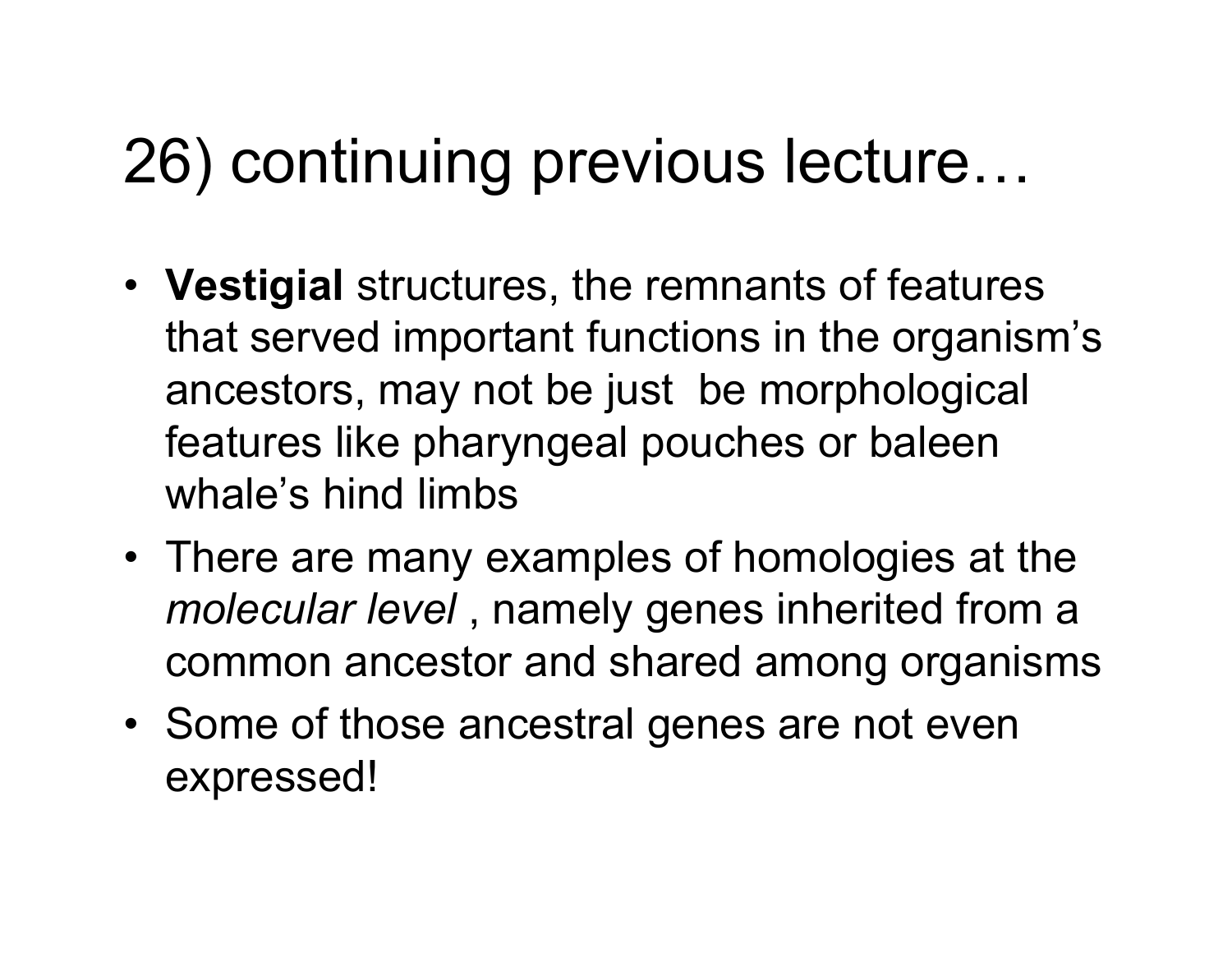## 27) Homologies and the Tree of Life

- The Darwinian concept of an evolutionary tree of life can explain homologies
- Evolutionary trees are hypotheses about the relationships among different groups
- Evolutionary trees can be made using different types of data, for example, anatomical and DNA sequence data
- Fig. 22.19 illustrates the information provided in an evolutionary tree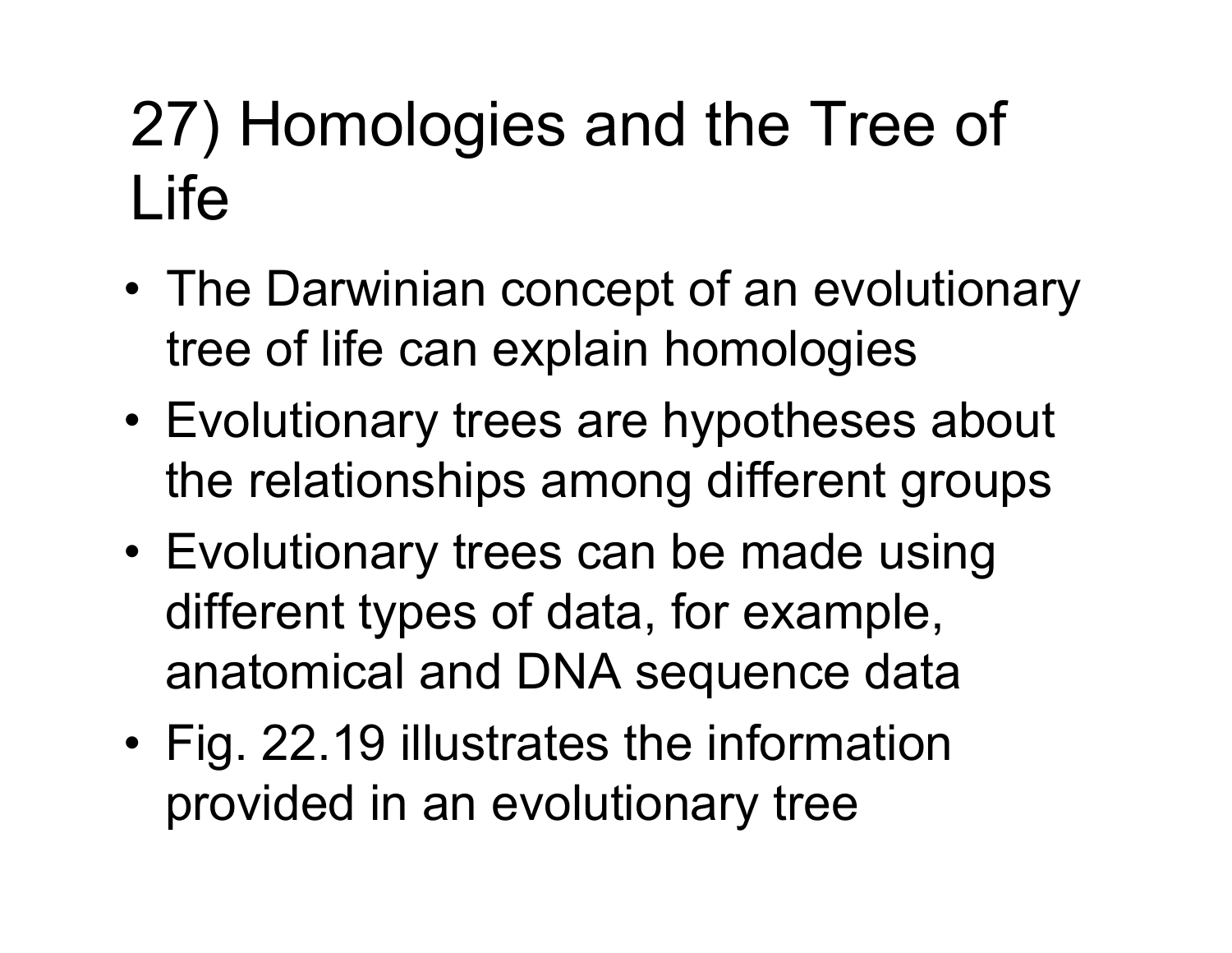#### 28) An evolutionary tree for tetrapods & the lungfishes based on homologies

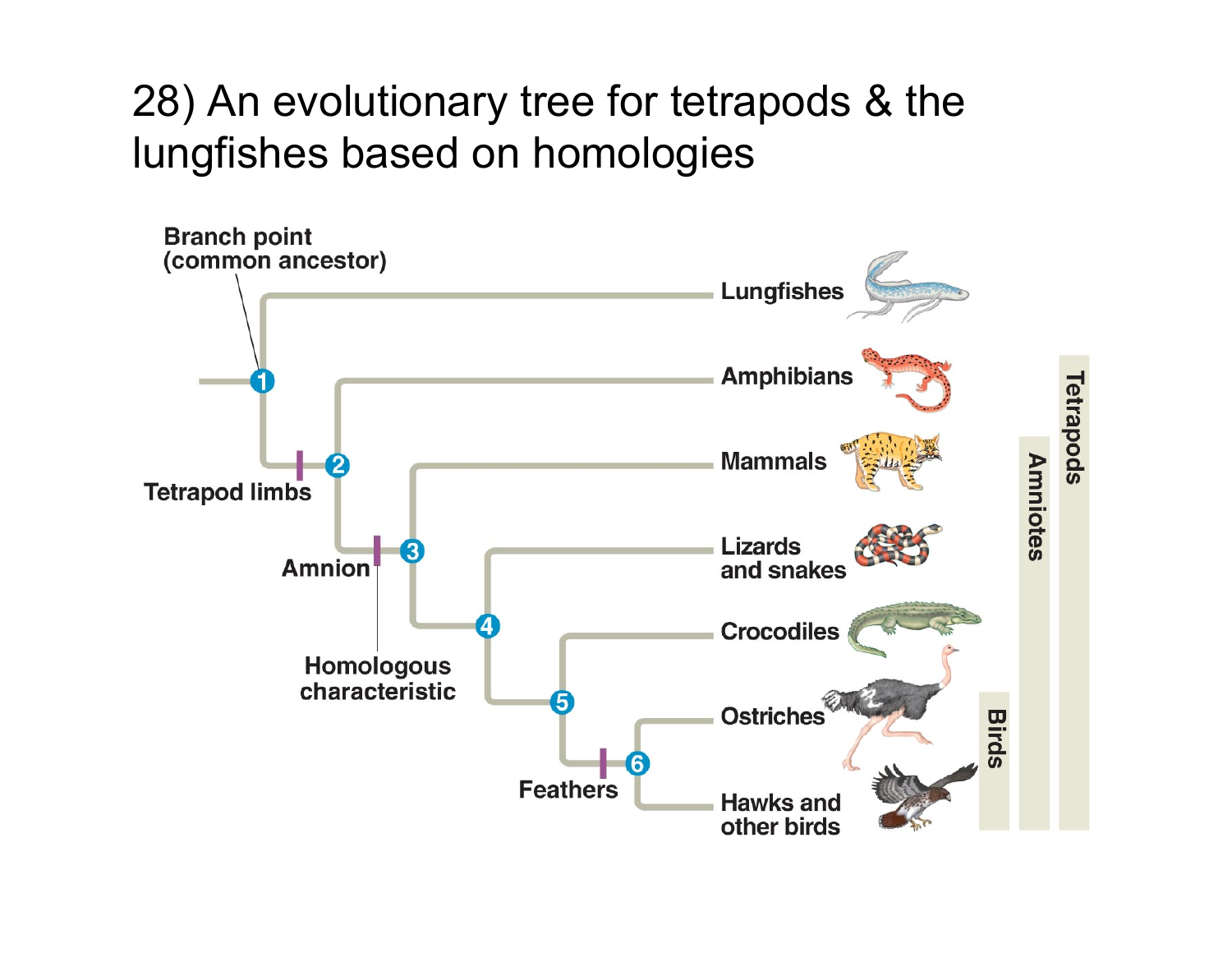# 29) Convergent evolution

- **Convergent evolution** is the evolution of similar, or **analogous**, features in distantly related groups
- Analogous traits arise when groups independently adapt to similar environments in similar ways
- Convergent evolution does not provide information about ancestry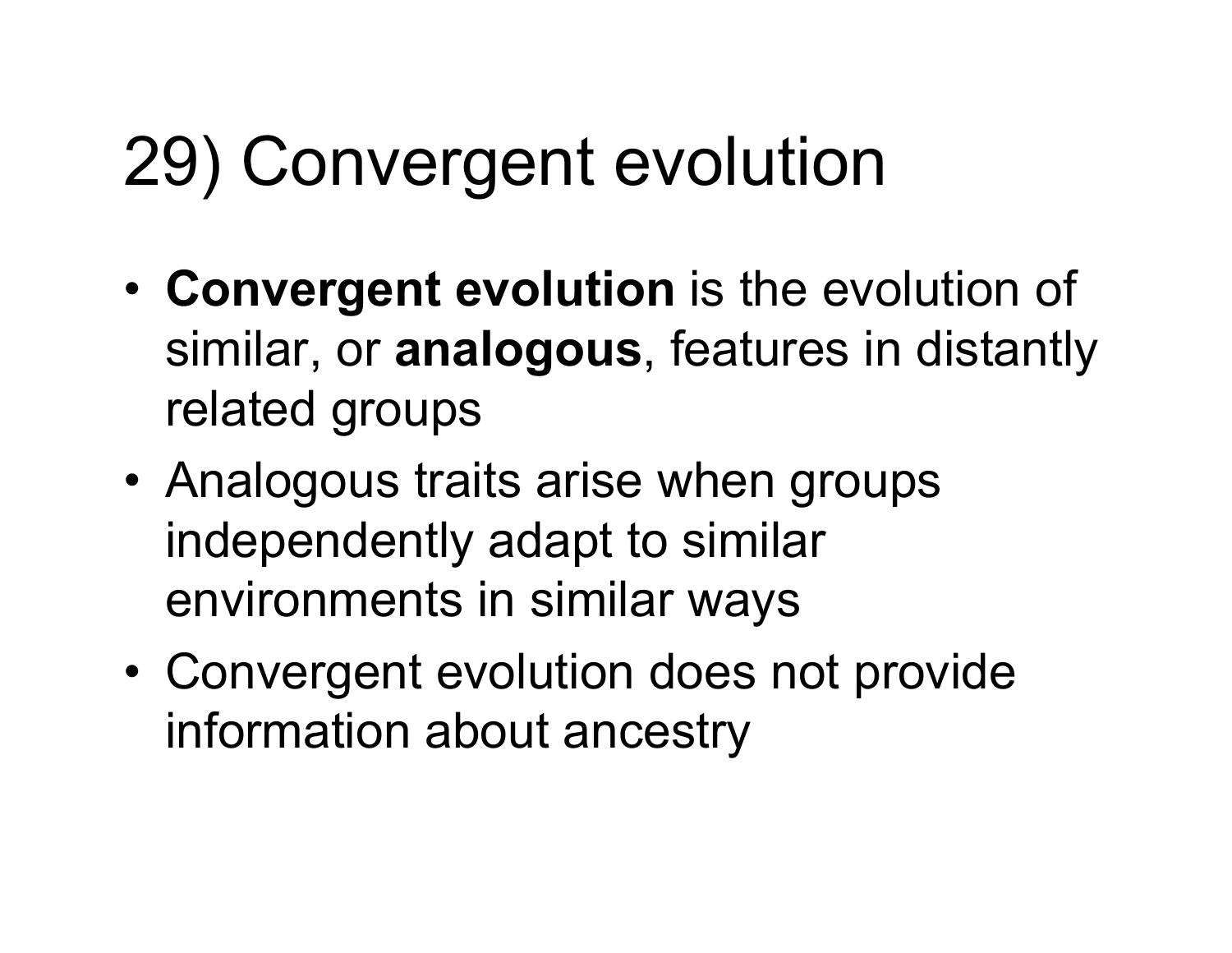30) The Sugar Glider (an Australian marsupial) and the Flying Squirrel (a N.A. placental) exhibit convergent evolution

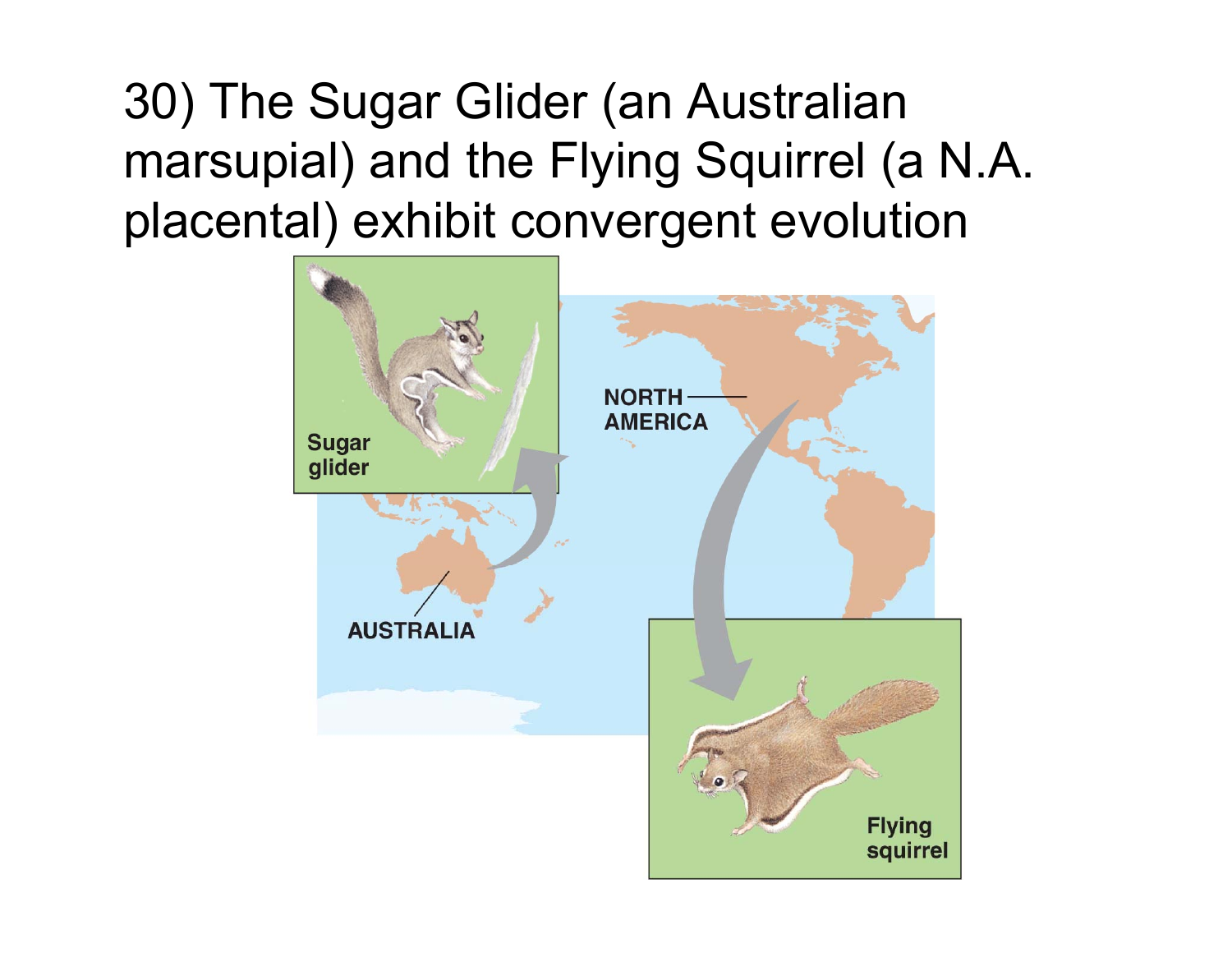# 31) Biogeography

- Darwin's observations of **biogeography**, the geographic distribution of species, formed an important part of his theory of evolution
- Islands have many **endemic** species that are often closely related to species on the nearest mainland or island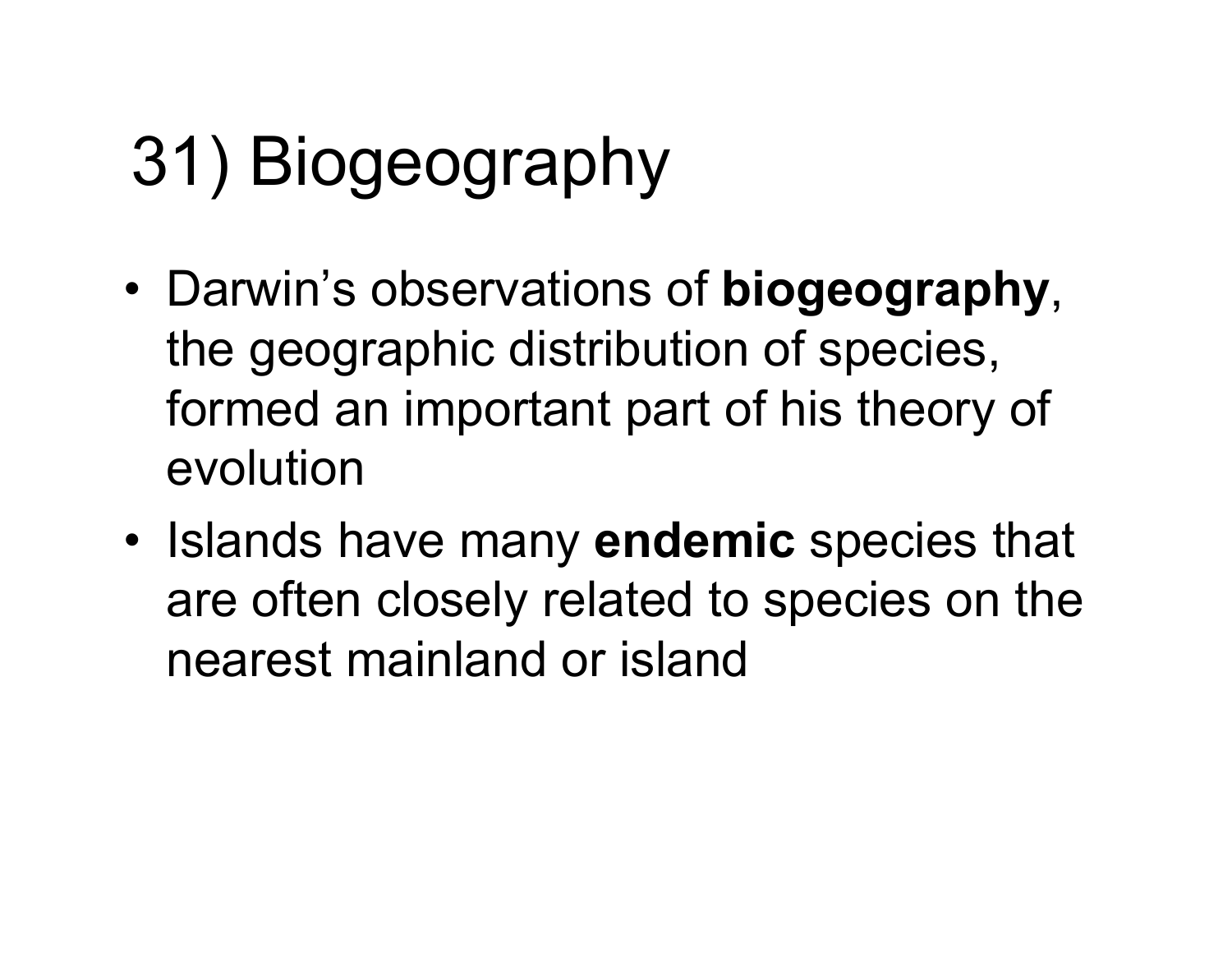### 32) Biogeography & Continental Drift

- Earth's continents were formerly united in a single large continent called **Pangaea**, but have since separated by **continental drift**
- An understanding of continent movement and modern distribution of species allows us to predict when and where different groups evolved

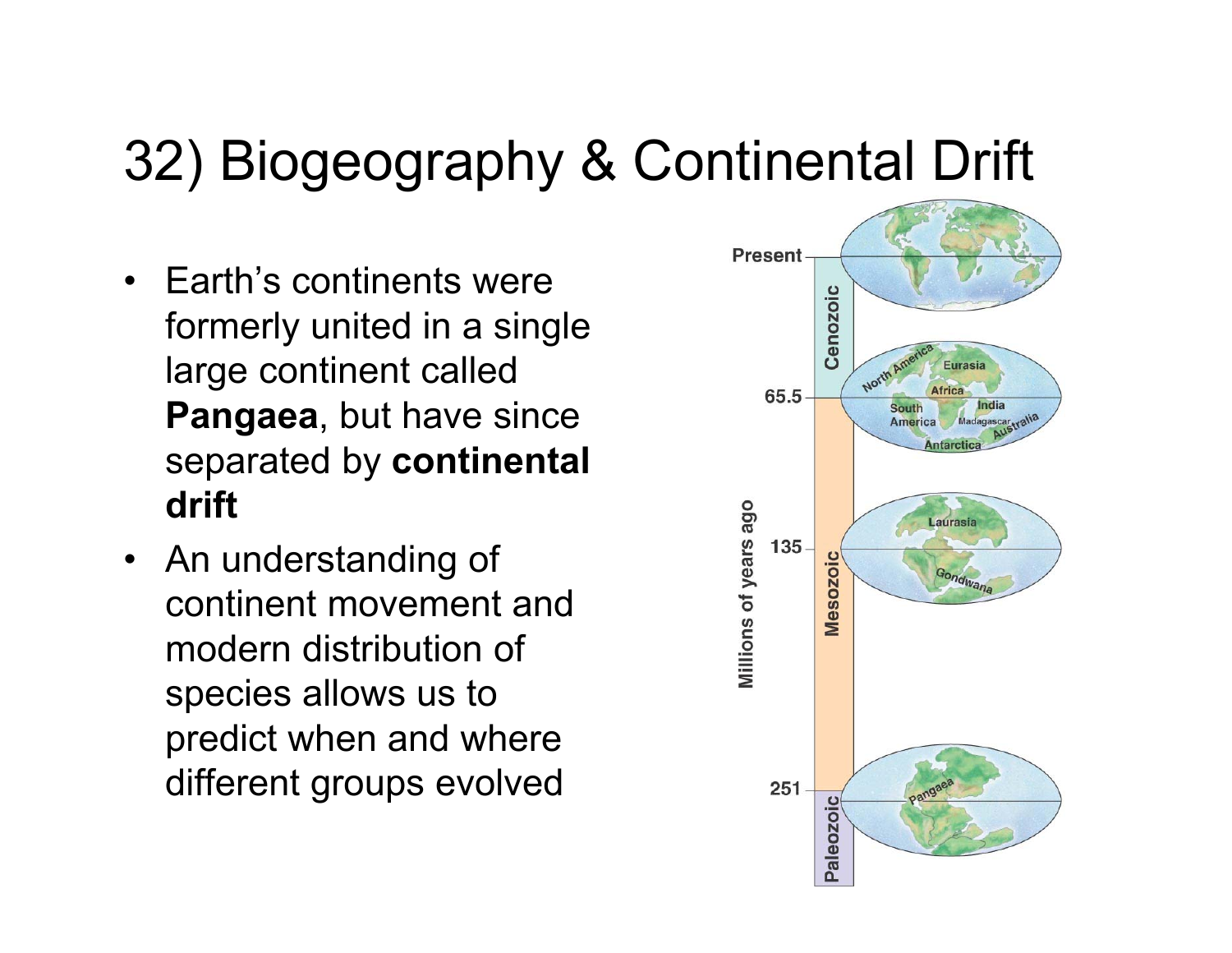### 33) What Is *Theoretical* about the Darwinian View of Life?

- In science, a theory accounts for many observations and data, and attempts to explain and integrate a great variety of phenomena
- Darwin's theory of evolution by natural selection integrates diverse areas of biological study and stimulates many new research questions
- The theory has predictive value, and invites and suggests experiments that test the theory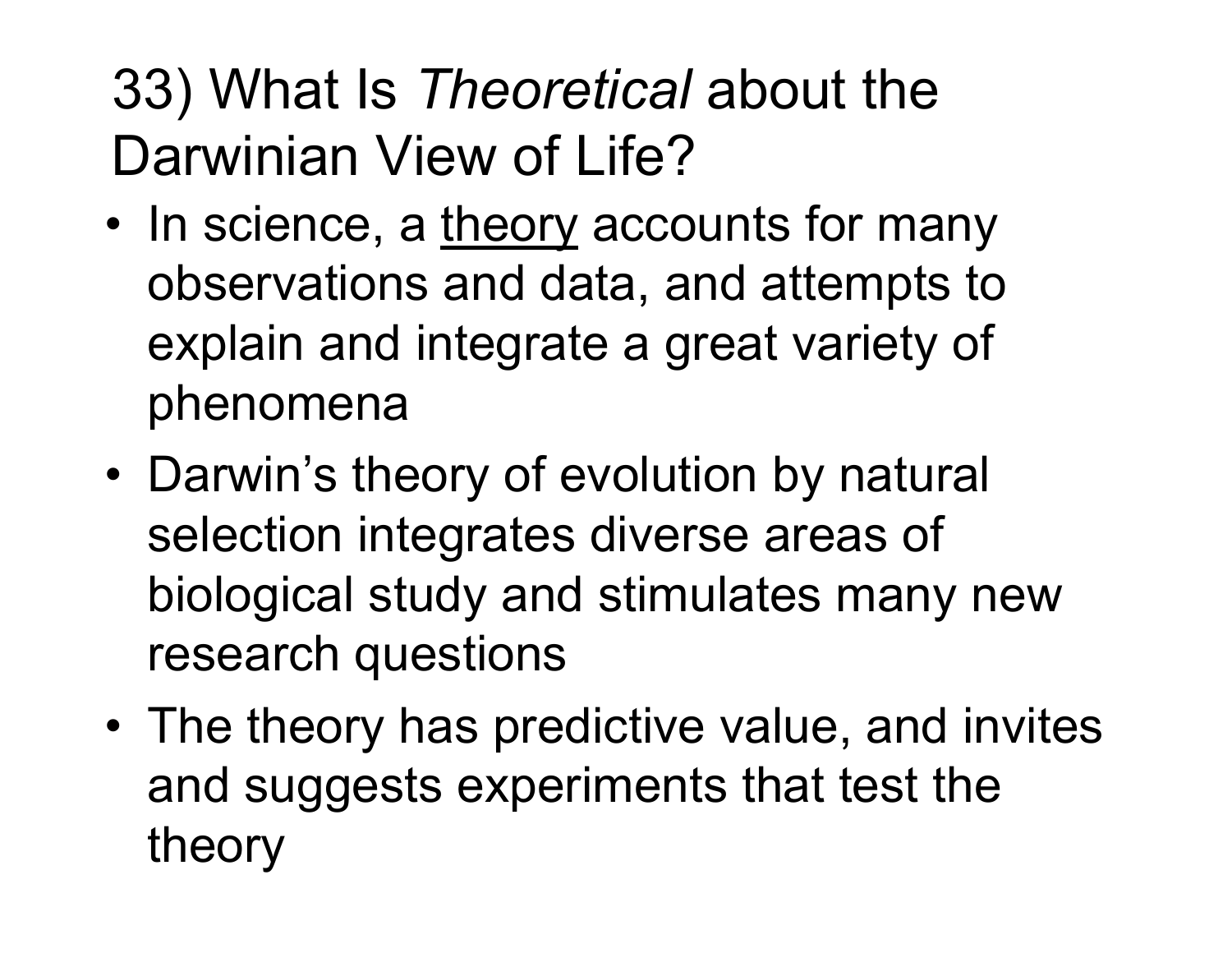34) Is it *informed* to dismiss Darwin's ideas as "just a theory"?

- In science, the word *theory* means something that accounts for many observations and explains & integrates a great variety of phenomena
- The colloquial use of the word *theory* comes close to what scientists mean by a *hypothesis*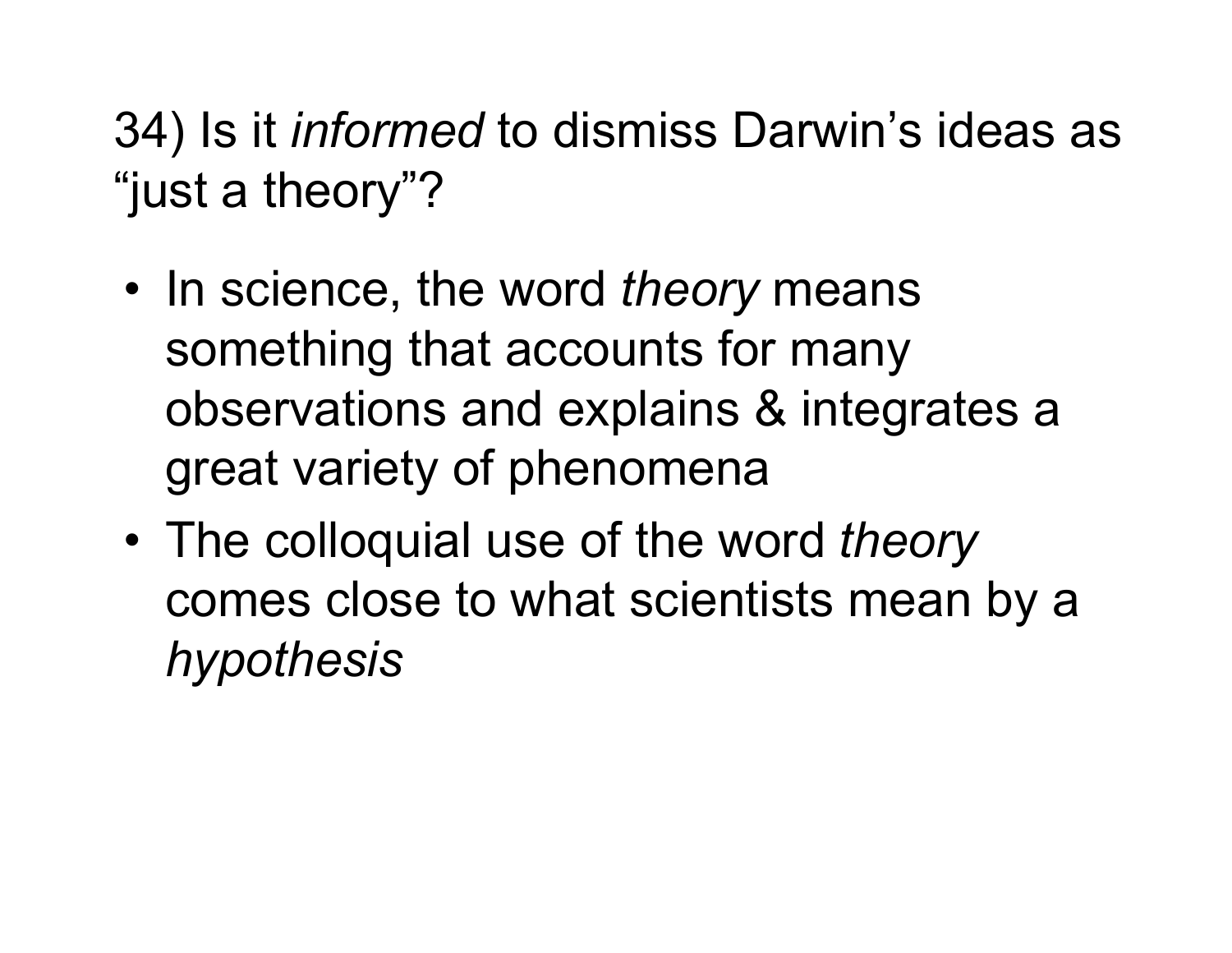### 35) More about the *theory of evolution*

- There is nothing "theoretical" about the *evidence* supporting evolution
- The research about evolution is ongoing and continues to support and refine Darwin's original ideas
- No data have been found to refute the idea
- It is the single unifying explanation of the living world, and nothing makes much, if any, sense outside of this unifying theory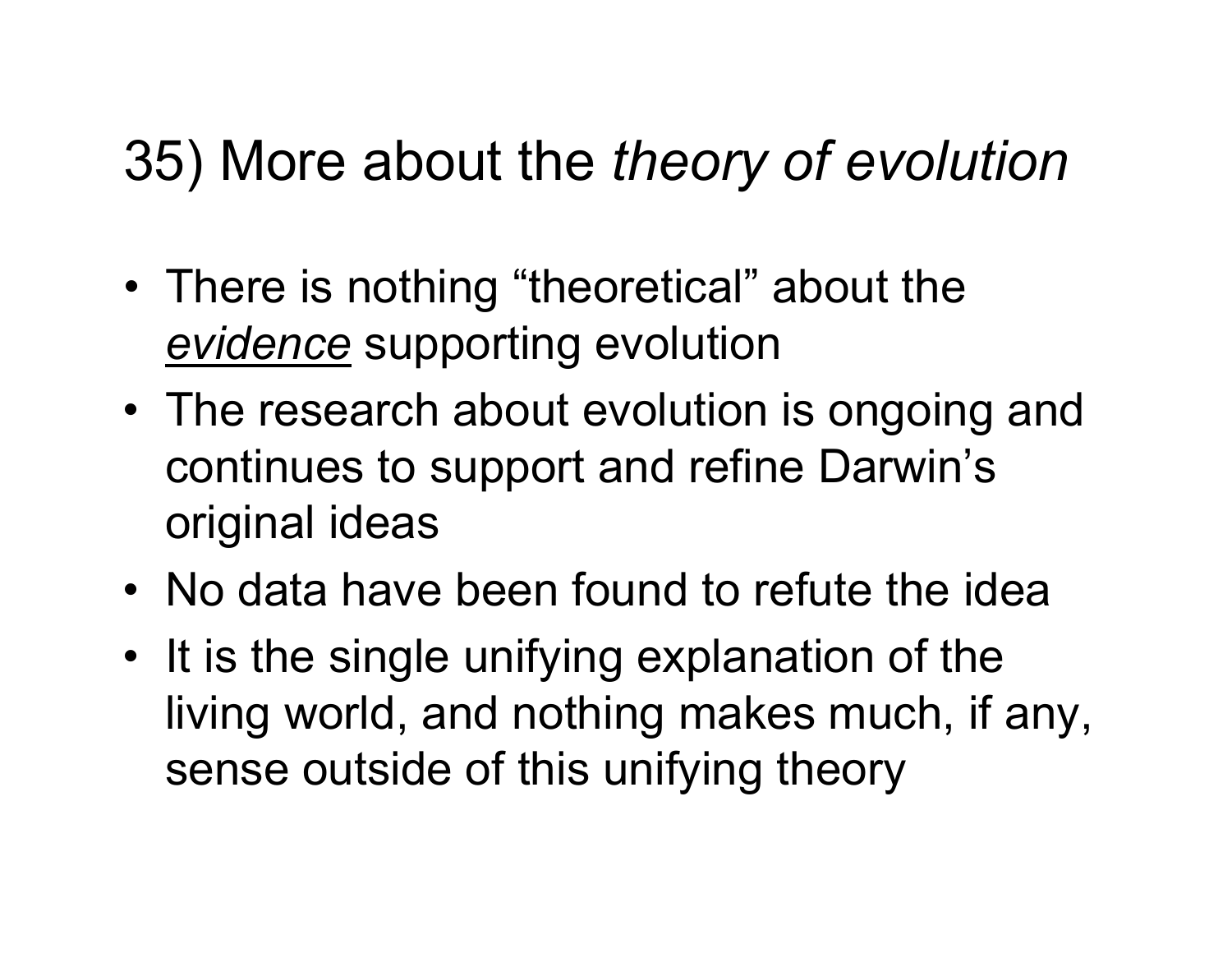### 36) More about the *theory of evolution*

- The reason this unifying theory has become so widely accepted in the scientific world is that it has stood up to intense, thorough, continual observation and criticism
- The way to become rich & famous in science would be to show a fundamental error in the theory
- The built-in skepticism of science prevents these ideas from becoming dogma